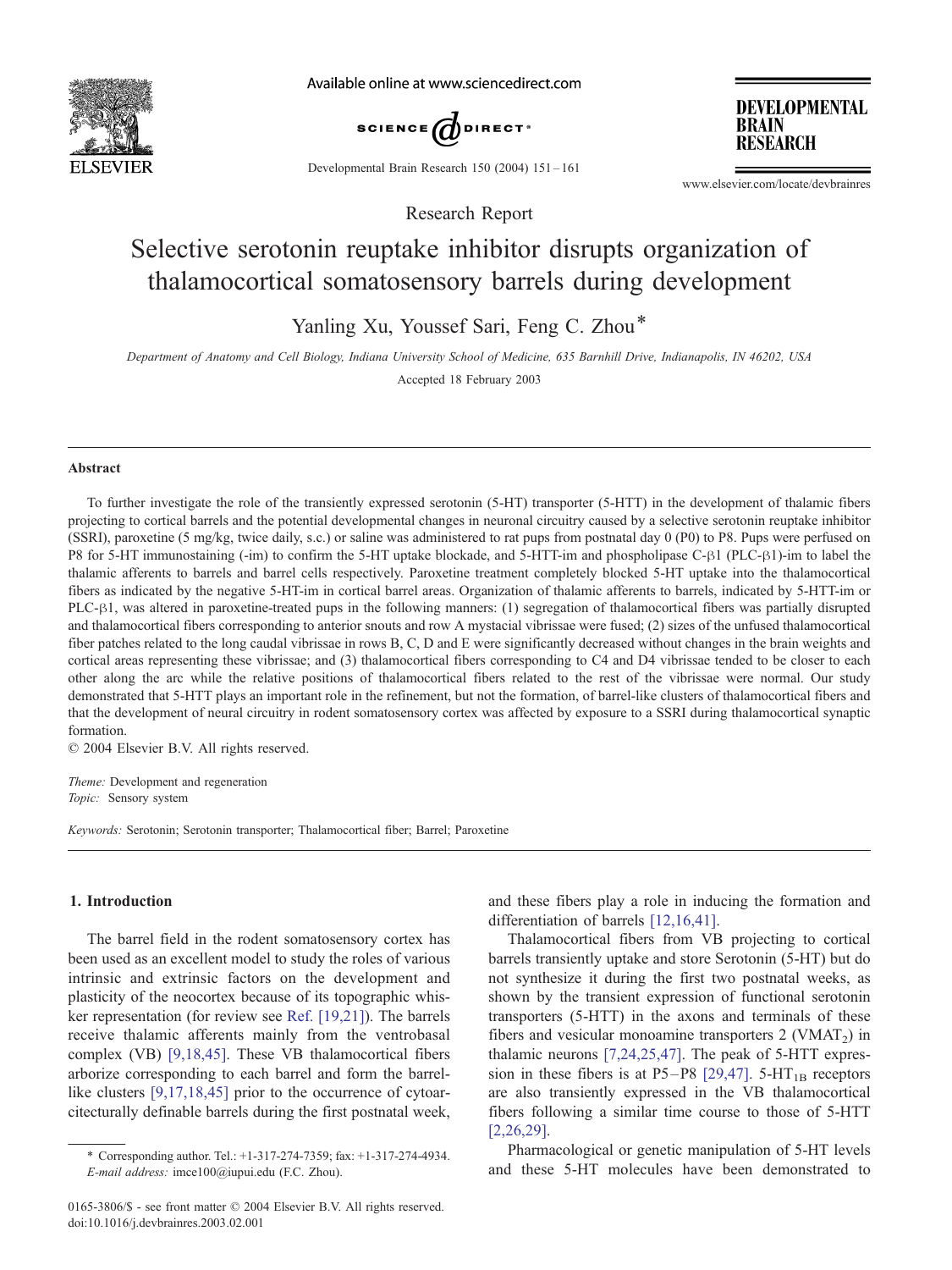affect the development of barrel-like clusters of thalamocortical fibers as well as cortical barrels. An excess of extracellular 5-HT disrupts the barrel-like distribution of thalamocortical fibers and barrel formation as shown in both monoamine oxidase A (MAO-A) inhibitor-treated pups [\[42\]](#page-9-0) and MAO-A knock-out (KO) mice [\[8\].](#page-9-0) 5-HT depletion with 5,7-dihydroxytryptamine decreases the cross-sectional areas of patches of thalamocortical fibers to barrel cortex [\[3,36\].](#page-8-0) Pharmacological activation of 5-  $HT_{1B}$  receptors has been shown to desegregate the thalamocortical fibers to barrel cortex [\[46\].](#page-10-0) The barrel pattern formation is greatly disrupted in 5-HTT KO mice [\[32\].](#page-9-0) However, the role of the transiently expressed 5-HTT on the development and plasticity of thalamocortical fibers projecting to barrels during the critical postnatal period needs to be further investigated.

In this study, paroxetine, a selective serotonin reuptake inhibitor (SSRI), was used to block the uptake of 5-HT into thalamocortical fibers during the first postnatal week and the effects of the 5-HT uptake blockage on the organization of thalamic afferents to cortical barrels were assessed. SSRIs have been widely used for the treatment of some psychiatric disorders such as depression and obsessive-compulsive disorder; recent review see [Ref. \[6\].](#page-9-0) The influence of SSRI treatment on the development of neural circuitry in neocortex has been little studied. Therefore, it is our interest to investigate the potential changes of neural circuitry in the neocortex induced by SSRI administration during this developmental stage (first postnatal week in rat pups), which may correspond to the third trimester of human pregnancy.

#### 2. Material and methods

## 2.1. Animals

Experiments were conducted on newborn Sprague – Dawley (SD) rat pups (Harlan, Indianapolis, IN). Timedpregnant SD rats during mid-gestation were purchased from Harlan and single-housed at the Indiana University Laboratory Animal Research Center (LARC) vivarium with a controlled climate (temperature  $22 \text{ °C}$ ,  $30\%$  humidity) and 12:12 normal light– dark cycle. The day of birth of pups was counted as postnatal day 0 (P0).

# 2.2. Treatments

Paroxetine (5 mg/kg, Smith Kline Beecham Pharmaceuticals) or saline was administered subcutaneously into the backs of rat pups using 30-gauge needles. Injections were carried out twice a day from at least 8 h after birth on P0– P8. The total of 18 pups came from three different litters (litter sizes varied from 10 to 12 pups) and six pups from each litter were randomly divided into an experimental and a control group.

#### 2.3. Tissue sectioning

Pups were anaesthetized with ketamine (50 mg/kg, i.p.) on P8 and perfused transcardially with 0.9% sodium chloride followed by fresh 4% paraformaldehyde in phosphate buffer. Immediately after perfusion, brains were weighed. Cortices were dissected, flattened by 2 mm spacers and postfixed in 4% paraformaldehyde at 4  $\degree$ C. Tissue for 5-HT immunocytochemistry (-im) were processed within 3 days after fixation. Tangential 50  $\mu$ m sections were cut using a vibrating microtome (Leica) and the first 15 sections were collected sequentially.

## 2.4. Immunocytochemistry

Three immunocytochemically stained markers were used in this study,  $5-HT$ ,  $5-HTT$ , and phospholipase  $C-<sub>1</sub>1$  $(PLC- $\beta$ 1)$ . The 5-HTT is expressed in the entire thalamocortical fibers and their terminals outline the somatosensory barrels including the whisker barrels [\[47\].](#page-10-0) The 5-HT staining represents the 5-HT being up-taken into the thalamocortical fibers; in the treatment with paroxetine, its reduction or absence confirms the effect of the SSRI in blocking 5-HT uptake. For a further verification of barrel filed, a subset of tissues was stained with PLC- $\beta$ 1. PLC- $\beta$ 1 is an intracellular signaling molecule, which has been relate to development plasticity in the cat visual cortex, and is concentrated in an intermediate compartment-like organelle, the botrysome [\[20\].](#page-9-0) The PLC- $\beta$ 1 expression pattern is shown to be specific to the post-synaptic developing barrel field and is most distinct at postnatal days  $4-9$ , but not at adult stage [\[15\].](#page-9-0)

Free-floating sections from one hemisphere were stained sequentially for 5-HT, and sections from the other hemisphere of the same animal were stained for 5-HTT. No noticeable difference in lateralization has been found between hemispheres. Sections were washed in PBS and incubated in PBS containing 1.5% normal sheep serum (NSS) and 0.3% Triton X-100 (TX) for 30 min prior to applying antibodies. The sections were incubated with either rabbit anti-5-HTT (1:750, [\[48\]\)](#page-10-0) rabbit anti-5-HT (1:250, Incstar) for 36 h at 4  $\degree$ C. Then, sections were rinsed three times in PBS and incubated in sheep anti-rabbit IgG (1:100, The Biotech Source) for 1.5 h and washed three times in PBS. The third antibody was rabbit peroxidase anti peroxidase (PAP) (1:500, Jackson Immunoresearch Lab). 5-HT or 5-HTT-im was visualized in a reaction with 0.05% 3,3'-diaminobenzidine tetrahydrochloride (DAB, Sigma, St. Louis, MO) and  $0.003\%$  H<sub>2</sub>O<sub>2</sub>.

For PLC- $\beta$ 1 staining, sections were blocked for 30 min with  $3\%$  normal sheep serum (NSS),  $0.3\%$  (v/v) Triton X-100, in PBS and then incubated at  $4 \degree$ C for 2 days in primary antibody rabbit anti- $PLC$ - $\beta$ 1 (Santa Cruz Biotechnology, Santa Cruz, CA) diluted (1:250) in 1.5% NSS, 0.3% TX in PBS. After three washes in PBS, the Sternberger's peroxidase-anti-peroxidase (PAP) indirect enzyme-method was used for detection of PLC- $\beta$ 1-im.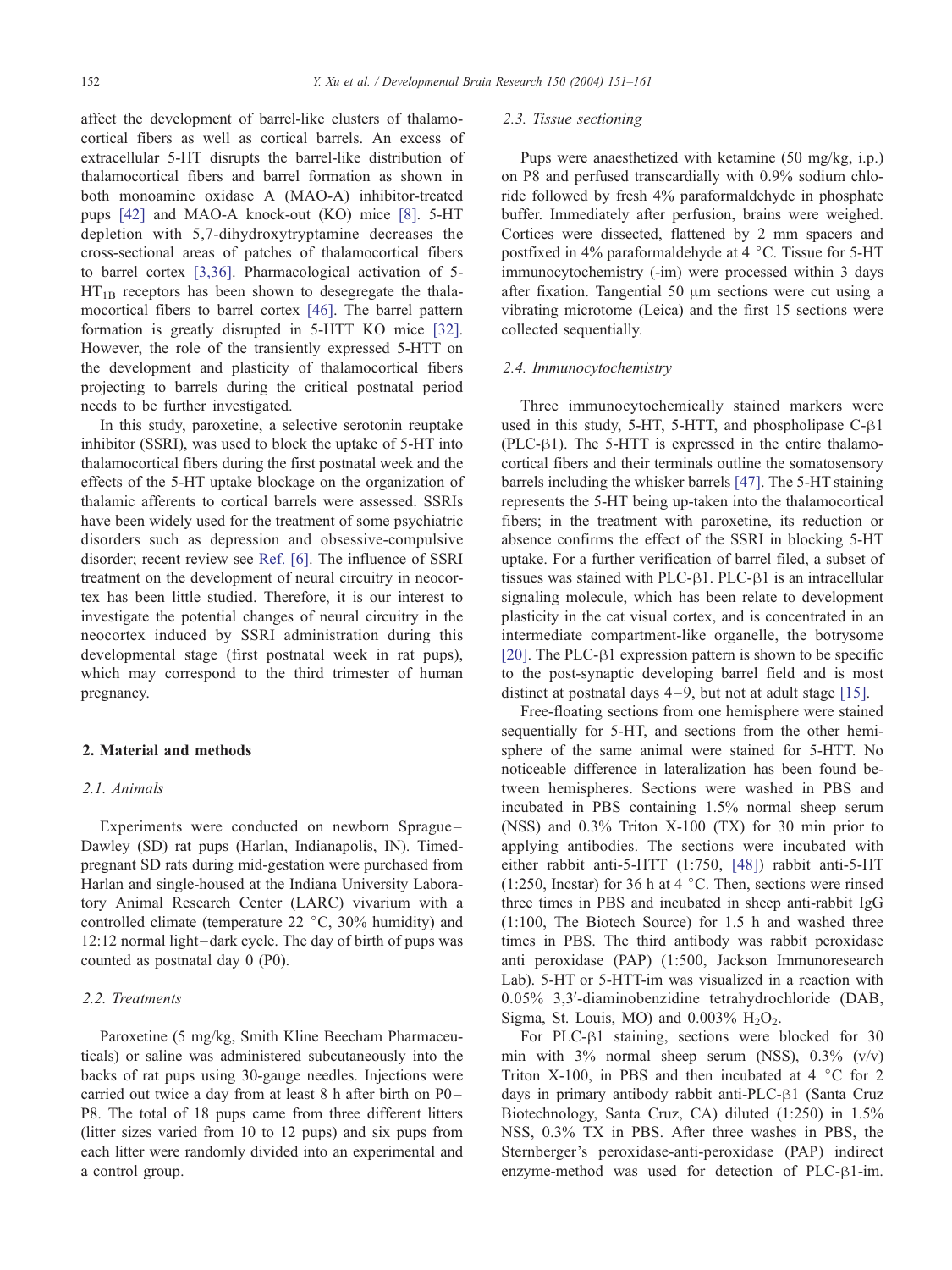The sections were then incubated sequentially in sheepanti-rabbit and rabbit-PAP antibodies for 1 h each. Between incubation with antibodies, tissues were washed three times with PBS each with 10 min. The peroxidase activity was revealed with 0.05% (w/v) DAB (Sigma) and  $0.6\%$  (w/v)  $Ni(NH_4)(SO_4)$  in 0.05 M Tris-HCl buffer (pH 7.6) supplemented with  $0.003\%$  H<sub>2</sub>O<sub>2</sub>.

# 2.5. Morphometric measurements and image analysis

Two barrel subfields, cortical posteromedial barrel subfield (PMBSF) and anteriolateral barrel subfield (ALBSF) were observed in this study. All the following measurements refer to PMBSF, which correspond to the long caudal vibrissae. The 5-HTT-im labeled sections were digitally scanned with a Spot II camera into NIH Image software. Only the sections within layer IV (usually four sections with clear barrel visualization) of each animal were used for image analysis and measurements. Brightness and contrast were adjusted in each section to achieve the sharpest boundaries possible between the thalamocortical fiber patches with intensive 5-HTT-im staining and the septa regions with negative 5-HTT-im staining.

# 2.5.1. The overall area of cortical posteromedial barrel subfield (PMBSF)

The external contour of the cortical area of PMBSF was outlined by connecting the outermost points of every barrel in PMBSF smoothly using a curved line as shown in Fig. 1. The area encircled was measured in every section as the overall cortical area of PMBSF (the area including all barrel



Fig. 1. A representative 5-HTT-im section in cortical PMBSF of a normal P8 rat. Letters A, B, C, D and E represent the five rows and numbers from 1 to 9 represent the nine arcs in PMBSF. Cortical areas of overall PMBSF are outlined with dotted line; 5-HTT-im patches corresponding to B1 –B4, C1 – C4, D1-D5 and E1-E5 barrels are encircled with solid lines. The geometrical X – Y center of each circled barrels was determined by the NIH Imaging software as shown by the dotted outline. The shortest distance between adjacent centers of barrels is defined as line segment; the sum of the lengths of the line segments is referred to as total line length.

patches and inter-barrel areas in PMBSF) and the averaged value in these sections of each animal was used for statistical analysis.

## 2.5.2. The sizes of thalamocortical fiber patches

The barrels in PMBSF are identified individually by row  $(A-E)$  and column (or arc,  $1-9$ ) as shown in Fig. 1. Only areas of thalamocortical fiber patches related to B1 –B4, C1–C4, D1–D5 and E1 –E5 vibrissae were measured because these patches were relatively large and had sharp boundaries, while patches related to barrels in row A were frequently fused in paroxetine treated pups. Cross-sectional areas of patches of 5-HTT-im labeled thalamocortical fibers corresponding to  $B1 - B4$ ,  $C1 - C4$ ,  $D1 - D5$  and  $E1 - E5$ barrels were circled along their boundaries, the edges of which were defined as areas with at least 90% of the 5-HTTim intensities in the barrel centers (Fig. 1).

The areas of circled patches were measured using NIH Image software. To compare the sizes of patches that contain the most abundant thalamocortical fibers among the serial sections, the largest measurement for individual thalamocortical patches of each animal was used for analysis, the same method reported by the Bennett-Clarke group [\[3\].](#page-8-0) The sum of the largest measurements for all the circled barrel patches in each animal was also calculated to estimate the extent of changes in size when cortical barrel patches corresponding to long caudal vibrissae were considered as a whole.

# 2.5.3. The distance between adjacent thalamocortical fiber patches and total length among patches

The distance between adjacent patches was defined by the length between the center of patch pairs. The  $X-Y$ center of each circled patch was determined using NIH Image software (Fig. 1). The "line segment" refers to distance between the centers of adjacent barrels within the same row (such as between the centers of B1 and B2, B3 and B2) as well as within the same arc (between the centers of B1 and C1, D1 and C1) (Fig. 1). The length of each line segment was measured in every section and averaged in each animal to contribute a single value for analysis. The line segment provides an estimation of the relative position of these thalamocortical fiber patches.

The sum of the lengths of all line segments within the barrel field (e.g. PMBSF) was also calculated and referred to as 'total line length' (Fig. 1). Total cortical area representing the long caudal vibrissae can be measured directly by outlining the entire external contour of these thalamocortical fiber patches. However, the direct measurement of total cortical area could be affected by changes in both the size of the outermost barrel patches and the cortical areas devoted to these thalamocortical fibers. Therefore, the total line length was used for relative estimation of the cortical areas corresponding to these thalamocortical fibers after controlling the differences in size of outermost patches among different groups [\[3,31,37,38\].](#page-8-0)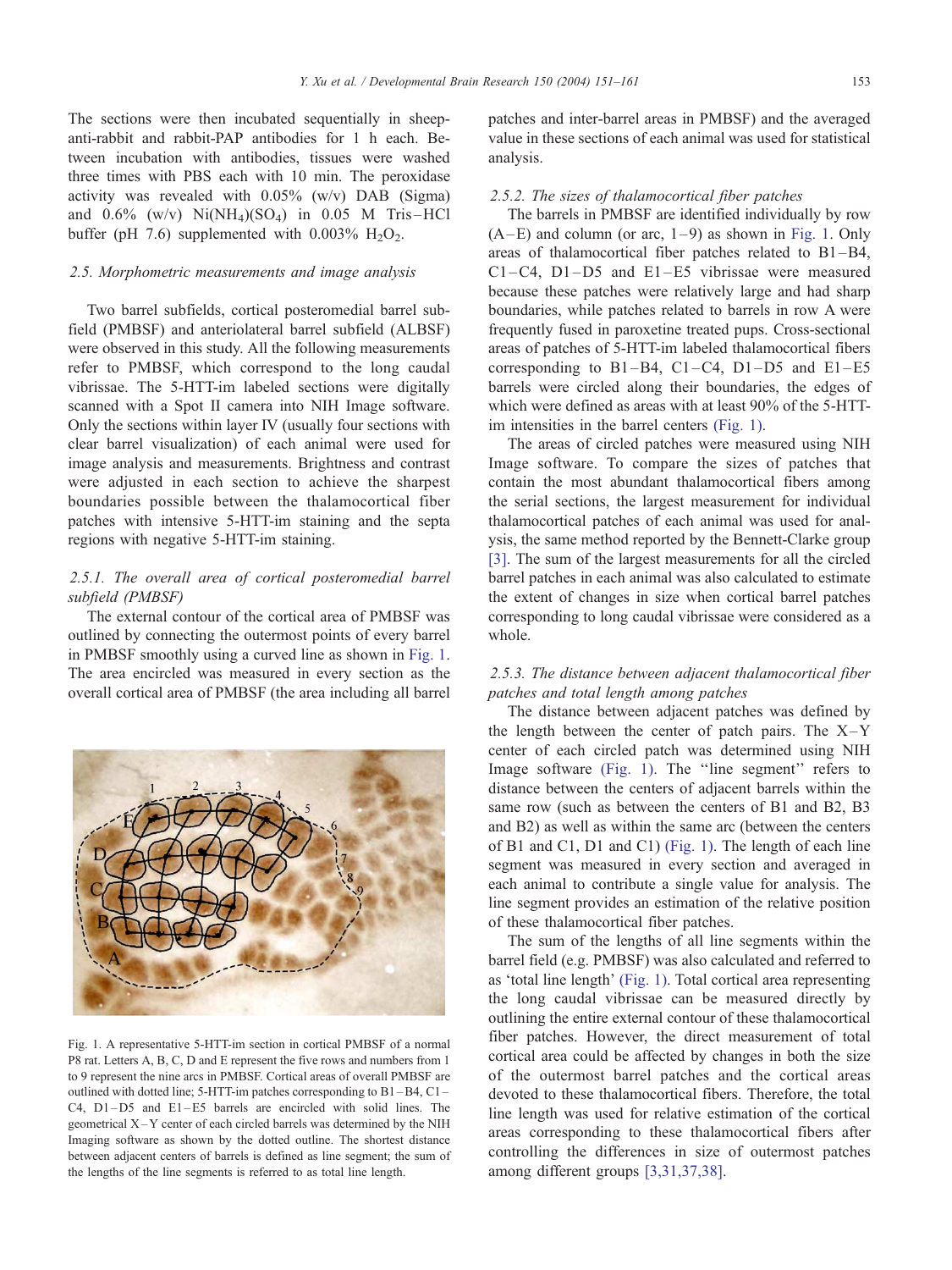# <span id="page-3-0"></span>2.6. Statistical analyses

Results of the quantitative analysis were compared between paroxetine-treated and control groups using Student's t-test. To investigate whether the size of these thalamocortical fiber patches in the four different rows were affected to different extents by paroxetine treatment, the percentages of reduction in the areas of thalamocortical fiber patches were compared among the four rows in the paroxetine-treated group using one-way analysis of variance (ANOVA).  $P < 0.05$  was accepted as the level of statistical significance.

# 3. Results

# 3.1. 5-HT immunostaining in thalamocortical fibers

Two sets of 5-HT-im fibers were found in the somatosensory cortical areas: coarse  $5-HT$ -im fibers ( $>1.5 \mu m$  in thick segment) with varicosities sparsely distributed around cortices, and fine 5-HT-im fibers  $\leq 1 \mu m$ , all fibers in the barrel area) without obvious varicosities distributed in strict correspondence with barrels. The coarse fibers were traced from 5-HT neurons, the fine ones from thalamic neurons [\[47\]](#page-10-0). The fine whisker-specific patches of thalamocortical fibers were labeled positively with 5-HT-im in the control group (Fig. 2A), but negatively in the paroxetine-treated group (Fig. 2B). In both groups of pups, the coarse 5-HT



Fig. 3. Brain weight was not altered in paroxetine-treated pups compared to those in normal controls ( $P > 0.05$ ), although body weight was significantly reduced.  $*P < 0.05$ . Error bars = Standard Deviation.

fibers originating from raphe nuclei were still present (Fig. 2D), as also shown in the control group (Fig. 2C). Therefore, paroxetine treatment (5 mg/kg/injection, twice daily, s.c.) from P0–P8 completely blocked the uptake of 5-HT into thalamocortical fibers resulting in a complete loss of the fine fiber vibrissae-related pattern. Paroxetine treatment caused a reduction in 5-HTT-im at 6 h after administration [\[4\].](#page-9-0) It is worthy of mention that short-term (hours) treatment only caused reduction of fine fiber 5-HT immunoreactivity and the vibrissae-related pattern remained visible in thicker fibers [\[4\],](#page-9-0) while longer term paroxetine treatment (days) completely eliminated the 5-HT-im vibrissae-related pattern.



Fig. 2. The serotonin-im (5-HT-im) fibers at layer IV of cortical barrel. The characteristic patchy pattern of extremely fine 5-HT-im thalamocortical fibers with small or no varicosities corresponding to future barrels is found in control (A), but disappeared in paroxetine-treated animals (B). However in higher magnification, the thick 5-HT-im fibers with large varicosities (arrows) were present in both control (C) and paroxetine-treated animals (D). These thick 5-HT-im fibers often found outside the patches are known to be derived from 5-HT neurons in the ascending raphe. Scale bars:  $A = 300 \mu m$ ;  $B = 1 \text{ mm}$ ; C,  $D = 20 \mu m$ .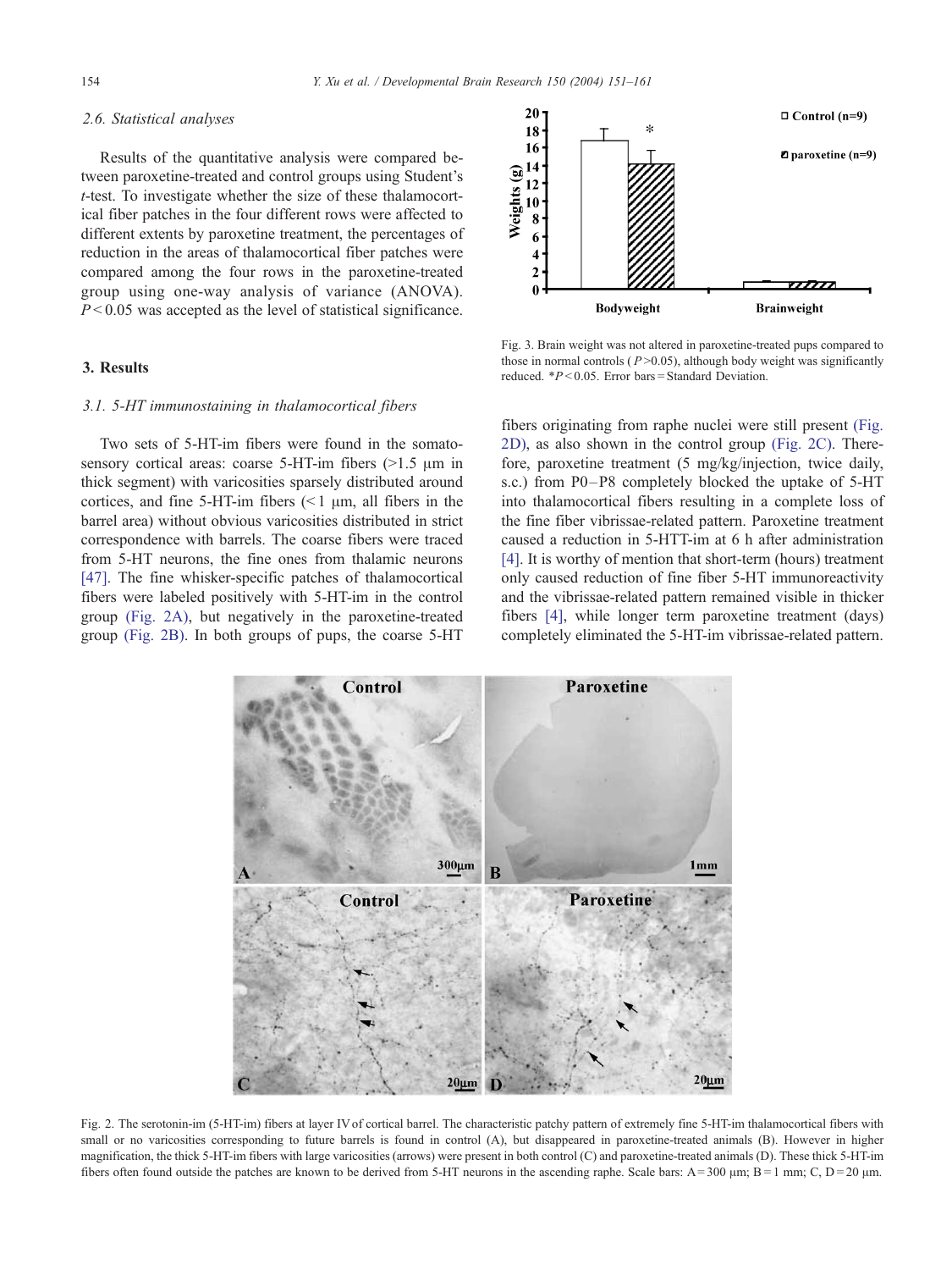

Fig. 4. Representative low magnification photographs show 5-HTT-im thalamocortical fiber patches in somatosensory barrel cortex of both control (A) and paroxetine-treated animals (B). The presence of barrel-like clusters of 5-HTT-im thalamocortical fibers in the paroxetine-treated animal allow for analysis of thalamocortical barrel morphometry. The area of 5-HTT-im thalamocortical fiber patches is smaller in the paroxetine-treated than the control animals (e.g. corresponding stars between A and B). On the contrary, although smaller in size, the segregation of thalamocortical fiber patches was blurred among some patches in the paroxetine-treated animal  $(B, \text{arrows}; \text{ detail see next figure})$ . Scale bars: A,  $B = 300 \mu \text{m}$ .

#### 3.2. Brain weights and body weights

There was no significant difference in brain weight between paroxetine treated  $(0.84 \pm 1.08 \text{ g}, n = 9)$  and control groups on P8 (0.83  $\pm$  1.05 g, n = 9) (P > 0.05) [\(Fig. 3\).](#page-3-0) The body weights of paroxetine treated pups on P8 were significantly reduced by 14.8% compared to those of normal controls ( $P < 0.05$ , [Fig. 3\)](#page-3-0).

# 3.3. De-segregation of thalamocortical fibers projecting to the cortical barrels

Normal segregation of thalamocortical fiber patches (labeled by 5-HTT-im) was significantly altered in selective patches of PMBSF in the paroxetine-treated pups (Fig. 4, arrows). Adjacent patches of thalamocortical fibers related to barrels in row A overlapped in paroxetine-treated pups (Fig. 5). Patches of thalamocortical fibers in ALBSF corresponding to anterior snout (AS) were also frequently fused (Fig. 5).

## 3.4. Overall area and total line length of cortical PMBSF

Overall area of cortical PMBSF (including areas of all barrel patches and interbarrel cortex) was reduced by 11.5% in paroxetine-treated pups as compared with controls  $(P<0.05)$ . The mean area of paroxetine-treated pups was  $3.62 \pm 0.34$  mm<sup>2</sup> (n=9) and that of controls was  $4.09 \pm$ 0.26 mm<sup>2</sup> ( $n = 9$ ) [\(Fig. 6\).](#page-5-0) The areas of cortex representing B1-B4, C1-C4, D1-D5 and E1-E5 vibrissae were not



Fig. 5. Desegregation of thalamocortical fiber patches in corresponding barrels. Barrel pattern of 5-HTT-im thalamocortical fibers corresponding in ALBSF of control (A) and paroxetine-treated animals (B), and in PMBSF of control (C) and paroxetine-treated animals. De-segregation was found in some adjacent thalamocortical fiber patches in paroxetine-treated animals (B, D, arrows) as compared to their segregated counterparts in control (A, C, arrowheads). An example is shown in barrels row A (C, D). The space between barrows (septum) is narrower in deseggregated pairs. Scale bars: A, B, C,  $D = 100 \mu m$ .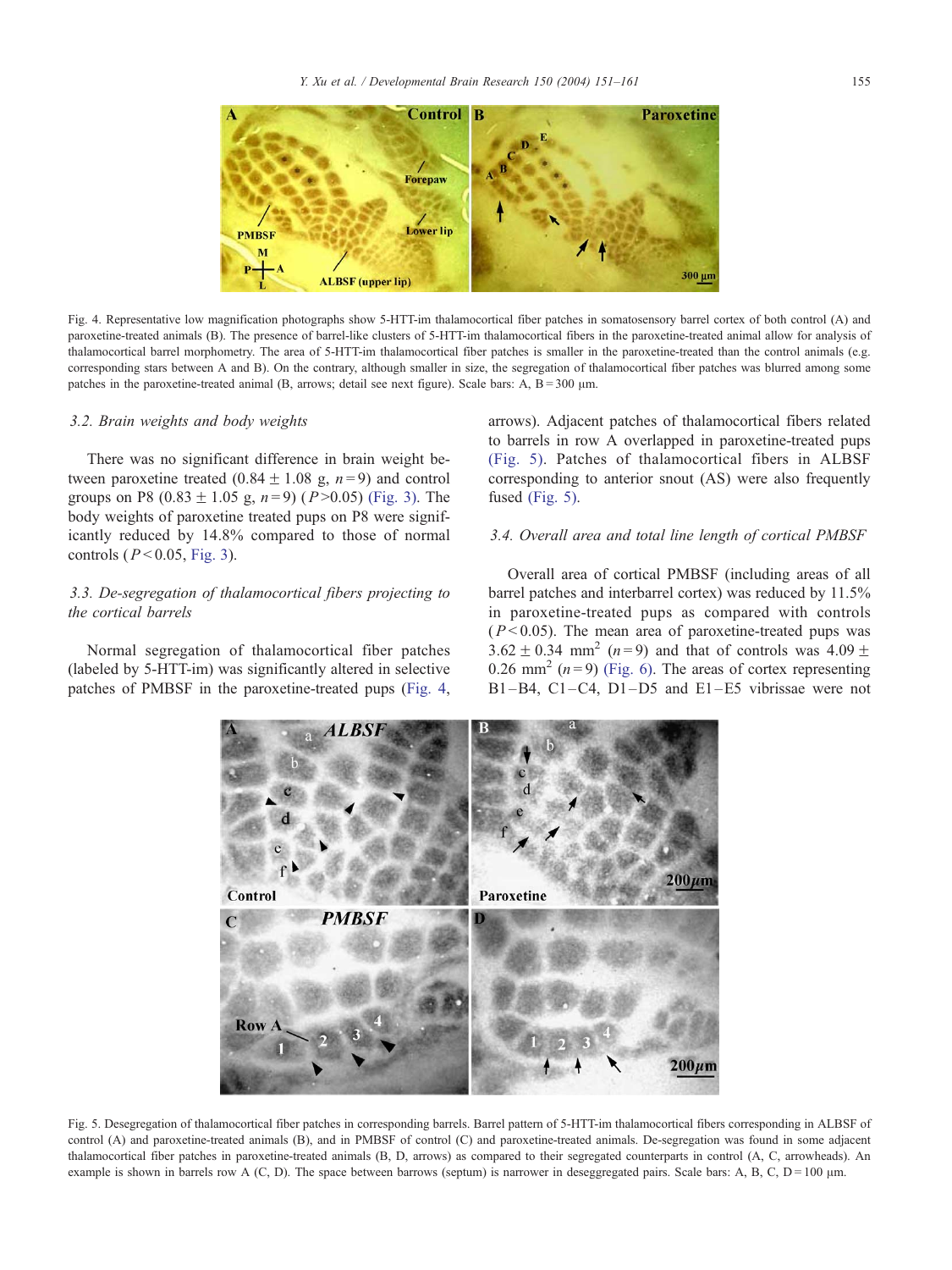<span id="page-5-0"></span>

Fig. 6. The overall size of cortical PMBSF was significantly decreased in paroxetine-treated pups compared to that of normal controls.  $*P < 0.05$ . Error bars = Standard Deviation.

altered in the paroxetine-treated group  $(P>0.05)$  as estimated by the total line length. The total line length of the paroxetine-treated group and the control group was  $10.04 \pm$ 0.45 mm  $(n=9)$  and  $10.4 \pm 0.66$  mm  $(n=9)$ , respectively  $(P > 0.05)$ .

# 3.5. Cross-sectional areas of thalamocortical fiber in PMBSF

The sum of the areas of the measured patches in PMBSF was decreased by 22.5% in paroxetine-treated pups  $(1.1 \pm 0.13 \text{ mm}^2, n=9)$  compared to those of normal controls  $(1.42 \pm 0.12 \text{ mm}^2, n=9)$   $(P<0.05, \text{Fig. 7B})$ . The cross-sectional areas of individual patches of thalamocortical fibers corresponding to  $B1-B3$ ,  $C1-C3$ ,  $D1-D4$  and E1 –E5 barrels in PMBSF were significantly smaller than



Fig. 7. (A) The cross-sectional area was significantly reduced for each patch of thalamocortical fibers corresponding to B1-B3, C1-C3, D1-D4 and E1-E5 barrels ( $P < 0.05$ ), but not to B4, C4 and D5 ( $P > 0.05$ ) in paroxetine-treated pups. \* $P < 0.05$ . (B) The sum of cross-sectional areas of thalamocortical fiber patches corresponding to B1 –B4, C1 –C4, D1 –D5 and E1 –E5 barrels was significantly smaller in paroxetine-treated pups than that of normal controls.  $*P < 0.05$ . Error bars = Standard Deviation.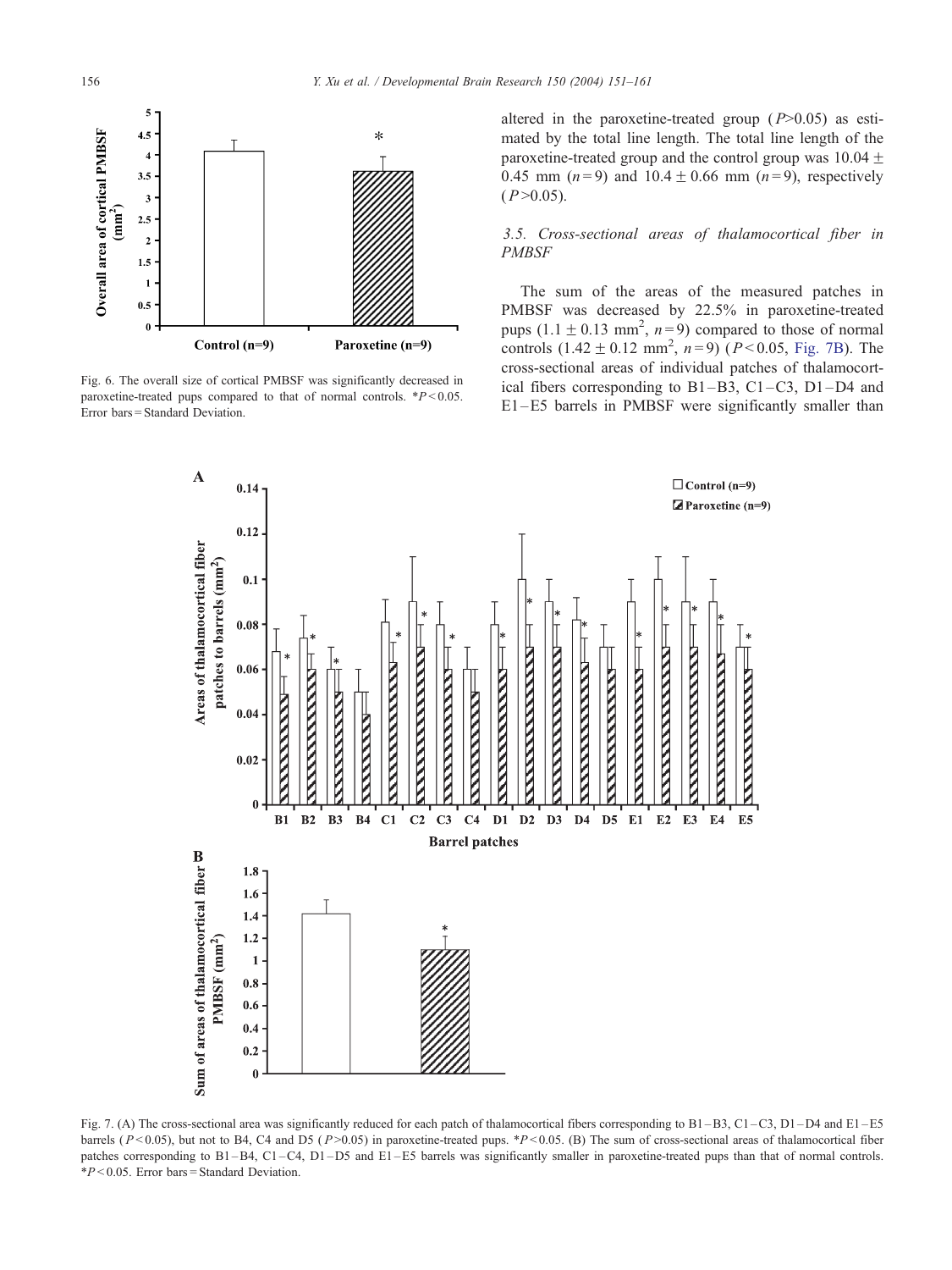

Fig. 8. PLC- $\beta$ 1-im barrels in normal control (a) and paroxetine-treated animals. The sizes of PLC- $\beta$ 1-im patches were decreased in paroxetine-treated (b) as compared to those of normal control animals (a) in rows E2-E9 of PMBSF barrels (arrowheads). Scale bars: a,  $b = 500 \mu m$ .

those of normal controls ( $P < 0.05$ , [Fig. 7A\)](#page-5-0). The extent of reduction in these thalamocortical fiber patches ranged from  $13.8\%$  (E1) to  $28.8\%$  (D2). The percentages of reduction in cross-sectional area of these patches in each row were similar when compared among these four rows (the mean percentages of reductions for row B, C, D and E were 19.7%, 24.2%, 24.4% and 24.8%, respectively,  $P>0.05$ ). The areas of thalamocortical fiber patches corresponding to the relatively rostral vibrissae such as B4, C4, D5 in paroxetine-treated groups tended to be smaller than those in control group, but did not reach a statistically significant level  $(P > 0.05, Fig. 7A)$  $(P > 0.05, Fig. 7A)$ .

Similar result was found in the  $PLC- $\beta$ 1-im {barrels.} The$ barrels in the most prominent PLC- $\beta$ 1-im row E were compared between the control and paroxetine-treated animals. The size of PLC- $\beta$ 1-im patches decreased in paroxetine-treated as compared to those of normal control animals (Figs. 8 and 9).

# 3.6. The distance between thalamocortical fiber patches

Within the same row, the distances between the centers of two adjacent thalamocortical patches between arcs (columns)



Fig. 9. Histograms showed the measurement of cross-sectional areas of PLC- $\beta$ 1-positive barrels in row E2-E9 of PMBSF. The areas of PLC- $\beta$ 1-im patches corresponding to E2 – E9 barrels were significantly decreased in paroxetine-treated pups as compared to those of normal controls  $(**p < 0.01]$ and  $\frac{*}{p}$  < 0.05). Error bars = SEM.

(corresponding to B1-B4, C1-C4, D1-5 and E1-5) were not significantly different between paroxetine-treated and control groups (such as between B1 and B2 barrels, P>0.05). Within the same arc, the distances between the centers of two adjacent row patches (such as B1 and C1) in paroxetinetreated did not differ from those of control groups for most of the patches except for C4 and D4. The distances between the centers of C4 and D4 in the paroxetine-treated group were decreased by  $15.8\%$  (0.373  $\pm$  0.003 mm, n=9) compared to those in the control group  $(0.443 \pm 0.004$  mm,  $n = 9$ ) ( $P < 0.05$ ).

## 4. Discussion

Results of this study demonstrated that paroxetine exposure to rat pups during the first postnatal week did not change the brain weight and cortical area representing the long caudal vibrissae, but did affect the organization of thalamic projections to the cortical barrels in the following manners. (1) The patches of thalamocortical fibers projecting to the barrels were formed but the segregation was regionally disrupted. Overlapping of thalamocortical fiber patches were frequently found in adjacent barrels in anterolateral barrel subfield (ALBSF) and in row A of PMBSF. (2) The size of overall PMBSF [\(Fig. 6\)](#page-5-0) and size of the segregated thalamocortical fiber patches corresponding to the long caudal vibrissae in row B, C, D and E were significantly decreased [\(Fig. 7\).](#page-5-0) (3) Distance between the centers of thalamocortical fiber patches was largely unchanged, except barrels corresponding to the C4 and D4 vibrissae tended to be shorter in addition to their reduced patch sizes.

# 4.1. Methodological considerations

The advantage of using 5-HTT-im as marker is that it reveals thalamocortical fibers and delineating their patches in the cortical barrels independent of the variable, the 5- HT, in the current paradigm. One potential limitation in using 5-HTT-im to visualize thalamocortical fibers for morphometric analysis in this study is that chronic treatment of the SSRI fluoxetine to cultured embryonic thalamic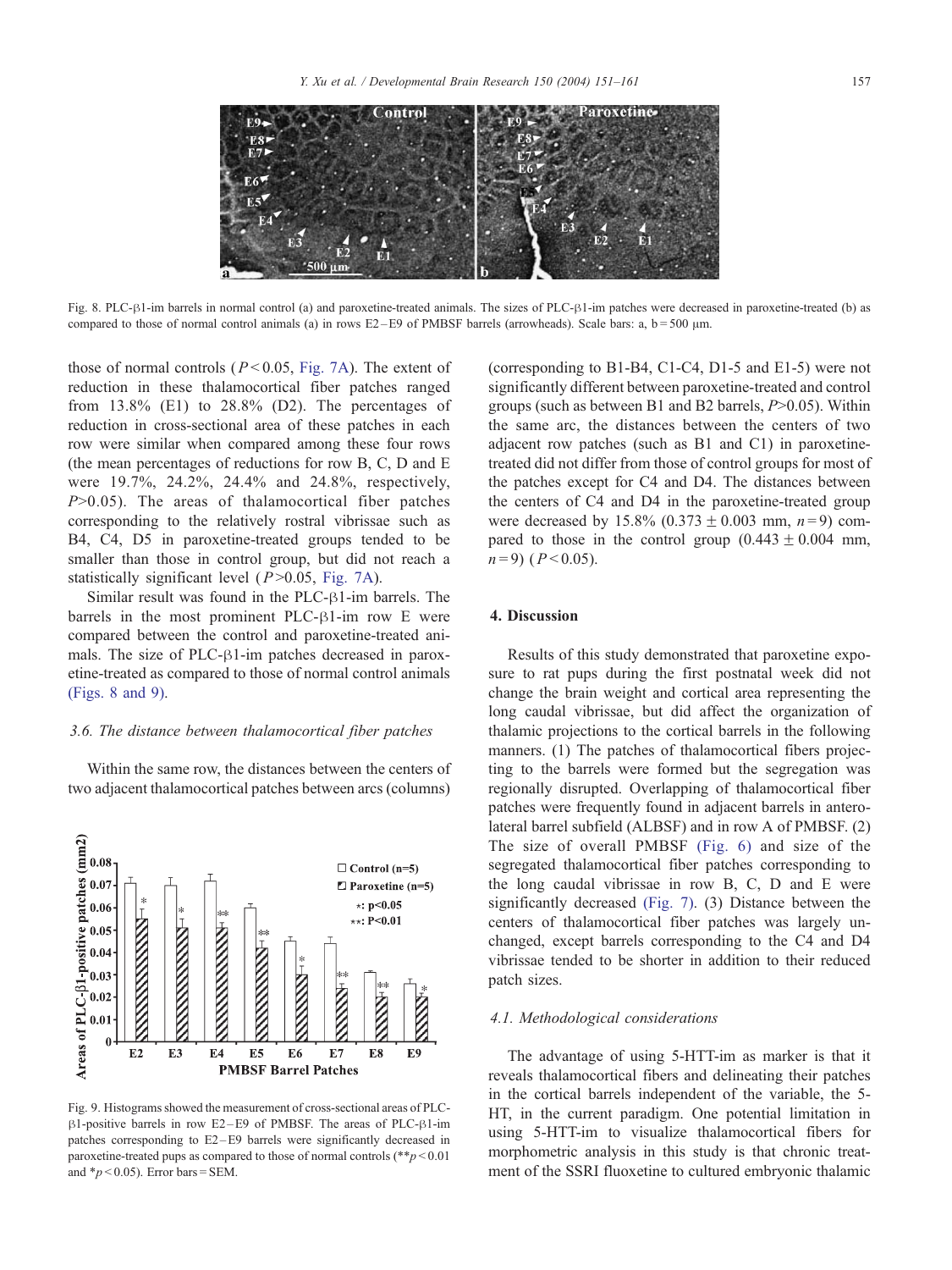neurons decreases their total 5-HTT protein level [\[44\].](#page-10-0) However, the effects of SSRIs on altering 5-HTT in vivo have not been reported, and the level of mRNA for 5-HTT in the raphe nucleus was not altered by chronic paroxetine treatment [\[1\].](#page-8-0) We measured the mean density of 5-HTT-im in thalamocortical fibers related to D4 barrel in both paroxetine-treated and control group and did not find a significant difference between these two groups (data not shown). Furthermore, extension of 5-HTT-im fibers beyond patches in the desegregated PMBSF and ALBSF in the paroxetine treated group does not support decreased 5-HTT labeling on thalamocortical fibers. Furthermore, we verified the barrel size with another marker PLC<sub>B1</sub> which labels the post-synpatic neurons. The result of PLC $\beta$ 1 study is in agreement with those corresponding barrels revealed by 5-HTT-imunostaining. Other makers for thalamocortical fibers, such as DiI or AChE, would provide further confirmation, however DiI is not reliable for quantitation due to its variable infiltration rate. AChE is a workable marker, but we did not adopt AChE because of the wide differential expression of this marker in primary somatosensory cortex of perinatal rats, mice, and hamsters [\[5\]\)](#page-9-0). It would not be suitable for comparison between rat and mouse in our future studies.

To investigate the extent of arborization of thalamocortical fibers, we used the largest measurement of crosssectional area for an individual thalamocortical fiber patch of each animal for statistical analysis, the same method reported by the Bennett-Clarke group [\[3\].](#page-8-0) Another option is to measure the size of barrel-like clusters of thalamocortical fibers using the Stereological Method, which applies mathematical methods to relate the two-dimensional (2-D) measurement obtained on section containing a structure to the three-dimensional (3-D) size of the structure (for review see [Ref. \[39\]\)](#page-9-0), or volume. Systematic random sampling of serial sections and then point counting for each section could be used for unbiased sampling.

## 4.2. Paroxetine treatment vs. 5-HTT /MAO-a knockout

5-HTT knockout (KO) or MAO-A KO mice demonstrate a very different disruption of the barrel pattern as compared to the rat pups treated with paroxetine. The barrel pattern is almost completely absent except some barely visible caudal barrels in 5-HTT- [\[32\]](#page-9-0) or MAO-A KO mice [\[35\];](#page-9-0) on P7 most PMBSF barrels fuse together to form a sort of undifferentiated ''ribbon'' within layer IV, with absent or reduced interbarrel septa. In contrast, paroxetine treatment only changed the refinement, but not the formation, of barrel patterns of thalamocortical fibers since all the rows and most of the septa were conserved, with the barrel size decreased and the interbarrel septa enlarged.

Differences in the extent and time window of 5-HT uptake blockage between 5-HTT KO and paroxetine treatment may account for the differences in their effects on barrel pattern. Blockage of 5-HT uptake to thalamocortical fibers could fluctuate during the intervals between injections in paroxetine-treated pups, but 5-HT uptake to thalamocortical fibers is consistently absent in 5-HTT KO mice. Blockage of 5-HT uptake was carried out and influenced developmental events occurring only from P0-P8 (such as barrel pattern formation and refinement in somatosensory cortex) in paroxetine-treated animals, whereas 5-HTT KO mice, which have not had 5-HTT from the beginning of their life, may have developed unknown compensatory mechanisms. Nevertheless, the treatment of paroxetine reflects a possible clinical scenario of SSRI administration on brain development.

# 4.3. Possible mechanisms of desegregation of thalamic afferents to barrels

Paroxetine blocks the uptake of 5-HT, thereby increasing extracellular 5-HT concentration [\[14\].](#page-9-0) Increased extracellular 5-HT levels have been shown to affect the patterning of thalamocortical afferents and barrels in MAO-A KO mice [\[8\].](#page-9-0) Both 5-HTT KO mice [\[40\]](#page-9-0) and mice treated with an MAO-A inhibitor from P0-P7 [\[42\]](#page-9-0) demonstrate a very similar desegregation pattern of thalamocortical fibers to those of paroxetine-treated pups. Paroxetine at this dose (5 mg/kg/day, s.c. twice a day) may also increase extracellular noradrenaline concentrations [\[14\].](#page-9-0) However, it has been suggested that noradrenaline would be unlikely to play a primary role in the patterning of thalamocortical fibers and barrels since only inhibitors of 5-HT, but not inhibitors of catecholamine synthesis, could restore the barrel pattern in MAO-A KO and MAO-A inhibitor- treated mice [\[8,42\].](#page-9-0) Among all the 5-HT-associated molecules expressed in barrel field such as 5-HT transporters  $(5-HTT, VMAT<sub>2</sub>, [24,25])$  $(5-HTT, VMAT<sub>2</sub>, [24,25])$  and receptors  $(5-HT_{2A}$  [\[29\]](#page-9-0) and  $5-HT_{1B}$ ) in thalamocortical fibers, 5- $HT_{1B}$  has been shown to play an important role in the segregation of thalamocortical fibers as well as mediating the effects of 5-HT on the segregation. Selective activation of  $5-HT_{1B}$  receptors alters the segregation of thalamocortical fiber patches in a similar pattern to those seen in this study [\[46\].](#page-10-0) Desegregation in 5-HTT KOs and MAO-A KOs are normalized by additional  $5-HT_{1B}$  receptor KO [\[40\].](#page-9-0) Therefore, the increased 5-HT levels in the extracellular space and the overactivation of  $5-HT_{1B}$  receptors in thalamocortical fibers may contribute primarily to the desegregation of thalamocortical fibers in paroxetine-treated pups.

# 4.4. Possible mechanisms of the decreased size of thalamocortical fiber patches in paroxetine-treated pups

It has been reported that decreased barrel size is closely correlated with decreased brain weight caused by 5-HTdepleting agents, and the drug treatments that do not decrease brain weight do not affect the barrel sizes [\[31\].](#page-9-0) However, the decreased size of thalamocortical fiber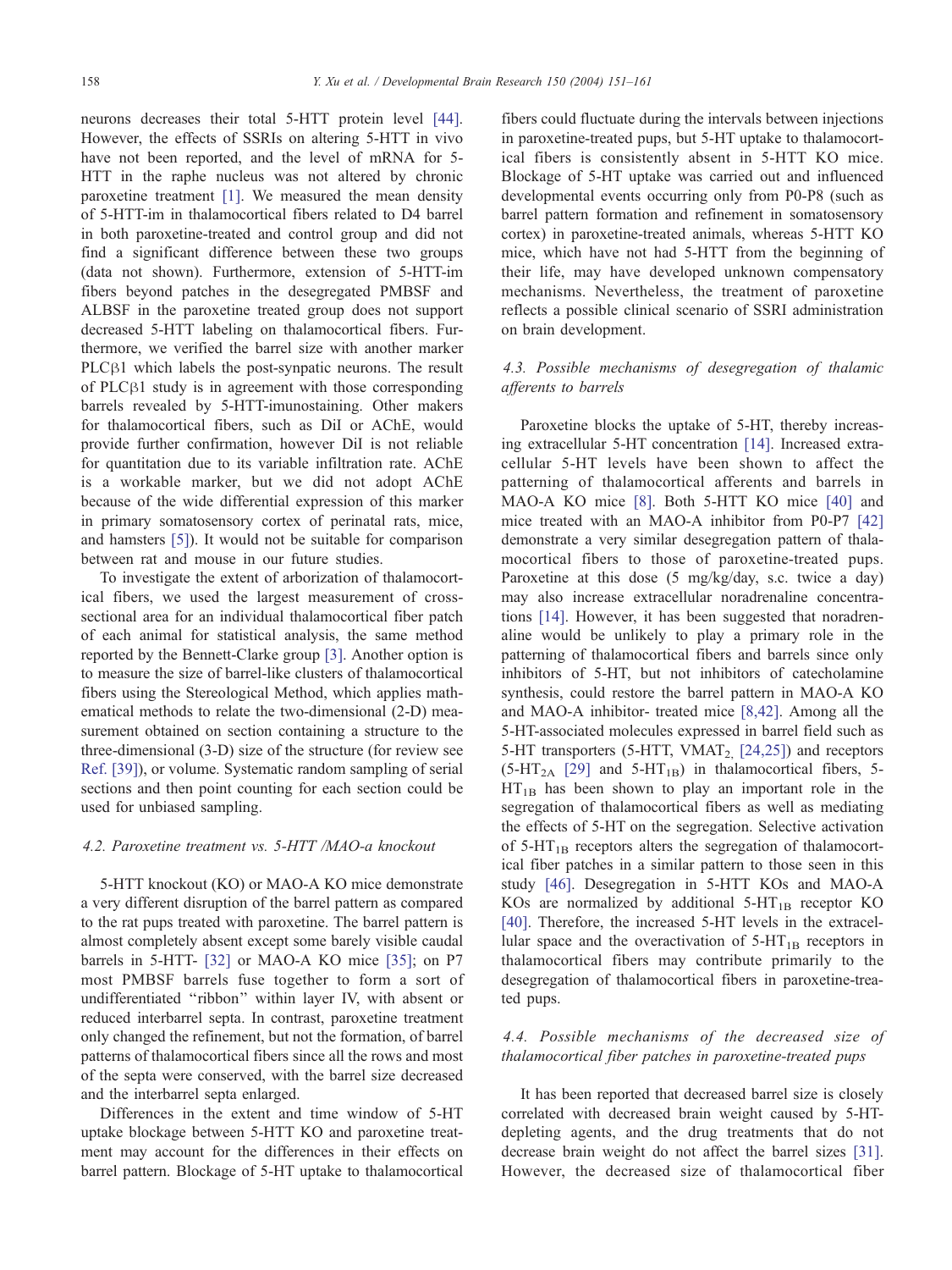<span id="page-8-0"></span>patches was most likely not due to the influences of paroxetine on general brain growth because the brain weight and the cortical area devoted to the representation of the caudal whiskers were normal in paroxetine-treated pups. Decreased cross-sectional areas of thalamocortical patches indicate the reduced arborization of thalamocortical terminals.

In further consideration of the mechanism, the decreased arborization of thalamocortical fiber patches in paroxetine-treated animals can not be explained by the increased extracellular 5-HT levels and subsequently increased activation of  $5-HT_{1B}$  receptors, which have tropic effects on the development of these thalamocortical fibers and are associated with larger barrels than normal [\[27,28,42\].](#page-9-0) However, it is likely that the reduced arborization of thalamocortical fiber terminals may be related to the decreased internalization of 5-HT into these fibers. Both 5-HT depletion [3] and 5-HT uptake blockage in this study reduced the amount of 5-HT internalized into the developing thalamocortical fibers and decreased the size of these fibers. Moreover, MAO-A inhibition increases the uptake of 5-HT into thalamocortical fibers and also results in larger barrels [\[42\].](#page-9-0) Further experiments need to be done to investigate the effects of paroxetine on axon growth and arborization of cultured thalamic neurons during the first postnatal week.

Regarding to the differential sensitivity of regional barrel development, it has been suggested that the thalamocortical fibers projecting to rostral barrels are more vulnerable than those to caudal barrels because of a caudal-to-rostral developmental gradient [\[41,42\].](#page-9-0) This is well-reflected in our treatment paradigm; the severity of barrel abnormalities demonstrated a caudal-rostral gradation in that the more severe alterations of barrel morphometry occurred in caudal aspects [such as in row A] of PMBSF and ALBSF which showed desegregation as well as noticeable size reduction. The next most severe were the patches corresponding to the caudal long whiskers; B1-B3, C1-C3, D1-D4, and E1-E5 were reduced in size, while the relatively rostral whiskers, B4, C4 and D5, had fewer or no abnormalities in paroxetinetreated pups [\(Fig. 7a\).](#page-5-0)

# 4.5. Topographic map of thalamocortical fiber patches corresponding to long caudal whiskers

Normal distance between [centers of] adjacent thalamocortical fiber patches with reduced patch size indicates two consequences-fewer thalamocortical connections in the barrel and enlargement of septa for these thalamocortical fiber patches corresponding to the caudal whiskers. Patches of thalamocortical fibers to C4 and D4 were closer to each other along the arc, which indicates possible additional alterations from sensitivity to discriminatory acuity. These topographical changes altered the somatosensory reception map.

# 4.6. Significance of the effects of paroxetine on the development of thalamocortical fibers to barrel cortex

It has been reported that chronic prenatal exposure to SSRIs do not change the growth, physical maturation [\[34\]](#page-9-0) and major behaviors [\[10\]](#page-9-0) in mouse offspring. In human prospective studies, maternal use of SSRIs was shown not to increase rates of major malformation, miscarriage, stillbirth [\[11,22,23\]](#page-9-0) or affect the gross development of language, behavior and IQ [\[30\].](#page-9-0) Similarly, in our study, paroxetine treatment during the first postnatal week also did not change brain weight of rat pups. However, we report here that critical refinement and organization of barrel-like clusters of thalamocortical fibers were altered in paroxetine-treated pups at the stage of crucial somatosensory circuit formation. Thalamocortical fibers projecting to the barrel cortex relay important sensory information from one whisker to one corresponding barrel representation in cortex and the segregation of thalamocortical afferents is required for the establishment of this one-to-one functional relationship [\[13,43\].](#page-9-0) The desegregation and decreased size of thalamocortical afferents may indicate a less precise relay of topographic sensory information from those whiskers. The long-term consequences and the subtle changes in somatosensory sensitivity and acuity of children upon maternal SSRI intake during pregnancy remain to be investigated in humans. Cautions should also be taken that the use of alcohol or other drugs during pregnancy affecting the 5-HT levels may have consequence on sensory development [\[33\].](#page-9-0)

In summary, the development of barrel-like clusters of thalamocortical fibers or the neural circuitry in rat somatosensory cortex was affected by exposure to a SSRI, paroxetine, during the first postnatal week, which may correspond to the third trimester of human pregnancy. Our study warrants further investigation that precautions might be taken when prescribing SSRIs for pregnant woman.

# Acknowledgements

This study is supported by R01AA12406 (FCZ). We thank Robert Sahr and Tracy Knights' editing of this manuscript.

#### References

- [1] S. Benmansour, M. Cecchi, D.A. Morilak, G.A. Gerhardt, M.A. Javors, G.G. Gould, A. Frazer, Effects of chronic antidepressant treatments on serotonin transporter function, density, and mRNA level, J. Neurosci. 19 (1999) 10494 – 10501.
- [2] C.A. Bennett-Clarke, M.J. Leslie, N.L. Chiaia, R.W. Rhoades, Serotonin 1B receptors in the developing somatosensory and visual cortices are located on thalamocortical axons, Proc. Natl. Acad. Sci. U. S. A. 90 (1993) 153 – 157.
- [3] C.A. Bennett-Clarke, M.J. Leslie, R.D. Lane, R.W. Rhoades, Effect of serotonin depletion on vibrissa-related patterns of thalamic afferents in the rat's somatosensory cortex, J. Neurosci. 14 (1994) 7594 – 7607.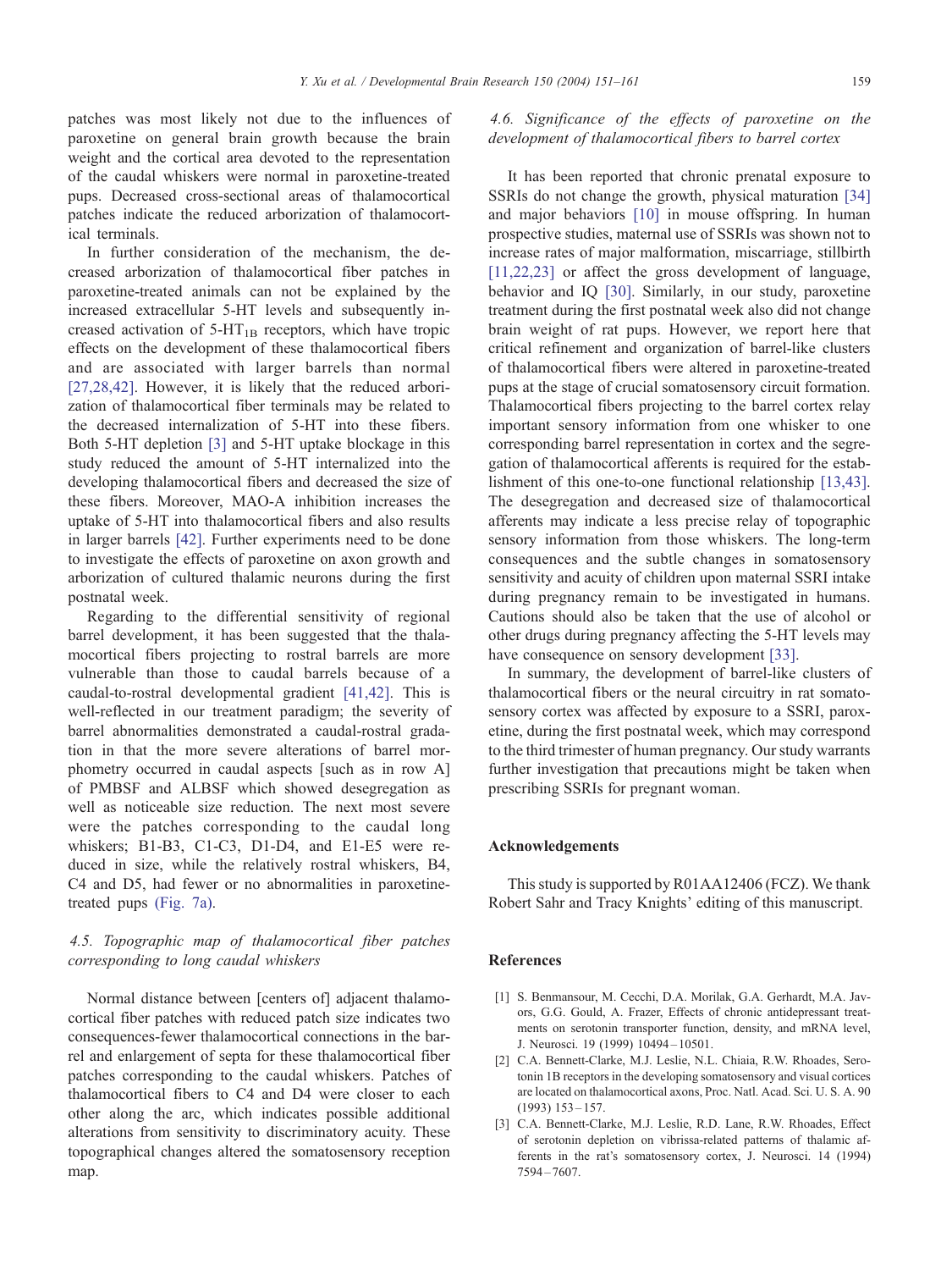- <span id="page-9-0"></span>[4] C.A. Bennett-Clarke, N.L. Chiaia, R.W. Rhoades, Contributions of raphe-cortical and thalamocortical axons to the transient somatotopic pattern of serotonin immunoreactivity in rat cortex, Somatosens. Motor Res.  $14$  (1997)  $27 - 33$ .
- [5] C.A. Bennett-Clarke, N.L. Chiaia, R.W. Rhoades, Differential expression of acetylcholinesterase in the brainstem, ventrobasal thalamus and primary somatosensory cortex of perinatal rats, mice, and hamsters, Somatosens. Motor Res. 16 (1999) 269 – 279.
- [6] M. Bourin, P. Chue, Y. Guillon, Paroxetine: a review, CNS Drug Rev. 7 (2001) 25 – 47.
- [7] C.B. Boylan, C.A. Bennett-Clarke, N.L. Chiaia, R.W. Rhoades, Time course of expression and function of the serotonin transporter in the neonatal rat's primary somatosensory cortex, Somatosens. Motor Res.  $17(2000)$   $52-60$ .
- [8] O. Cases, T. Vitalis, I. Seif, E. De Maeyer, C. Sotelo, P. Gaspar, Lack of barrels in the somatosensory cortex of monoamine oxidase A-deficient mice: role of a serotonin excess during the critical period, Neuron 16 (1996) 297-307.
- [9] J. Chmielowska, G.E. Carvell, D.J. Simons, Spatial organization of thalamocortical and corticothalamic projection systems in the rat SmI barrel cortex, J. Comp. Neurol. 285 (1989) 325 – 338.
- [10] F.H. Coleman, H.D. Christensen, C.L. Gonzalez, W.F. Rayburn, Behavioral changes in developing mice after prenatal exposure to paroxetine (Paxil), Am. J. Obstet. Gynecol. 181 (1999) 1166 – 1171.
- [11] A. Ericson, B. Kallen, B. Wiholm, Delivery outcome after the use of antidepressants in early pregnancy, Eur. J. Clin. Pharmacol. 55 (1999)  $503 - 508$ .
- [12] R.S. Erzurumlu, S. Jhaveri, Thalamic axons confer a blueprint of the sensory periphery onto the developing rat somatosensory cortex, Brain Res., Dev. Brain Res. 56 (1990) 229 – 234.
- [13] K. Fox, B.L. Schlaggar, S. Glazewski, D.D. O'Leary, Glutamate receptor blockade at cortical synapses disrupts development of thalamocortical and columnar organization in somatosensory cortex, Proc. Natl. Acad. Sci. U. S. A. 93 (1996) 5584 – 5589.
- [14] E. Hajos-Korcsok, S.F. McTavish, T. Sharp, Effect of a selective 5-hydroxytryptamine reuptake inhibitor on brain extracellular noradrenaline: microdialysis studies using paroxetine, Eur. J. Pharmacol.  $407(2000)101 - 107.$
- [15] A.J. Hannan, P.C. Kind, C. Blakemore, Phospholipase C-beta1 expression correlates with neuronal differentiation and synaptic plasticity in rat somatosensory cortex, Neuropharmacology 37 (1998) 593 – 605.
- [16] S. Jhaveri, R.S. Erzurumlu, K. Crossin, Barrel construction in rodent neocortex: role of thalamic afferents versus extracellular matrix molecules, Proc. Natl. Acad. Sci. U. S. A. 88 (1991) 4489 – 4493.
- [17] H.P. Killackey, Anatomical evidence for cortical subdivisions based on vertically discrete thalamic projections from the ventral posterior nucleus to cortical barrels in the rat, Brain Res. 51 (1973) 326–331.
- [18] H.P. Killackey, S. Leshin, The organization of specific thalamocortical projections to the posteromedial barrel subfield of the rat somatic sensory cortex, Brain Res. 86 (1975) 469-472.
- [19] H.P. Killackey, R.W. Rhoades, C.A. Bennett-Clarke, The formation of a cortical somatotopic map, Trends Neurosci. 18 (1995) 402 – 407.
- [20] P.C. Kind, G.M. Kelly, H.J. Fryer, C. Blakemore, S. Hockfield, Phospholipase C-beta1 is present in the botrysome, an intermediate compartment-like organelle, and Is regulated by visual experience in cat visual cortex, J. Neurosci. 17 (1997) 1471 – 1480.
- [21] M. Kossut, Plasticity of the barrel cortex neurons, Prog. Neurobiol. 39 (1992) 389 – 422.
- [22] N.A. Kulin, A. Pastuszak, G. Koren, Are the new SSRIs safe for pregnant women? Can. Fam. Physician 44 (1998) 2081 – 2083.
- [23] N.A. Kulin, A. Pastuszak, S.R. Sage, B. Schick-Boschetto, G. Spivey, M. Feldkamp, K. Ormond, D. Matsui, A.K. Stein-Schechman, L. Cook, J. Brochu, M. Rieder, G. Koren, Pregnancy outcome following maternal use of the new selective serotonin reuptake inhibitors: a prospective controlled multicenter study, JAMA 279 (1998) 609 – 610.
- [24] C. Lebrand, O. Cases, C. Adelbrecht, A. Doye, C. Alvarez, S. El

Mestikawy, I. Seif, P. Gaspar, Transient uptake and storage of serotonin in developing thalamic neurons, Neuron 17 (1996) 823–835.

- [25] C. Lebrand, O. Cases, R. Wehrle, R.D. Blakely, R.H. Edwards, P. Gaspar, Transient developmental expression of monoamine transporters in the rodent forebrain, J. Comp. Neurol. 401 (1998) 506-524.
- [26] M.J. Leslie, C.A. Bennett-Clarke, R.W. Rhoades, Serotonin 1B receptors form a transient vibrissa-related pattern in the primary somatosensory cortex of the developing rat, Brain Res., Dev. Brain Res. 69  $(1992)$  143 – 148.
- [27] V. Lieske, C.A. Bennett-Clarke, R.W. Rhoades, Effects of serotonin on neurite outgrowth from thalamic neurons in vitro, Neuroscience 90 (1999) 967 – 974.
- [28] B. Lotto, L. Upton, D.J. Price, P. Gaspar, Serotonin receptor activation enhances neurite outgrowth of thalamic neurones in rodents, Neurosci. Lett. 269 (1999) 87-90.
- [29] S. Mansour-Robaey, N. Mechawar, F. Radja, C. Beaulieu, L. Descarries, Quantified distribution of serotonin transporter and receptors during the postnatal development of the rat barrel field cortex, Brain Res., Dev. Brain Res. 107 (1998) 159-163.
- [30] I. Nulman, J. Rovet, D.E. Stewart, J. Wolpin, H.A. Gardner, J.G. Theis, N. Kulin, G. Koren, Neurodevelopment of children exposed in utero to antidepressant drugs, N. Engl. J. Med. 336 (1997) 258 – 262.
- [31] A.M. Persico, C. Altamura, E. Calia, S. Puglisi-Allegra, R. Ventura, F. Lucchese, F. Keller, Serotonin depletion and barrel cortex development: impact of growth impairment vs. serotonin effects on thalamocortical endings, Cereb. Cortex 10 (2000) 181 – 191.
- [32] A.M. Persico, E. Mengual, R. Moessner, F.S. Hall, R.S. Revay, I. Sora, J. Arellano, J. DeFelipe, J.M. Gimenez-Amaya, M. Conciatori, R. Marino, A. Baldi, S. Cabib, T. Pascucci, G.R. Uhl, D.L. Murphy, K.P. Lesch, F. Keller, S.F. Hall, Barrel pattern formation requires serotonin uptake by thalamocortical afferents, and not vesicular monoamine release, J. Neurosci. 21 (2001) 6862 – 6873.
- [33] T.A. Powrozek, F.C. Zhou, Effects of prenatal ethanol exposure on postnatal cortical barrel development, Alcohol., Clin. Exp. Res. 26 (2002) 95A.
- [34] W.F. Rayburn, C.L. Gonzalez, H.D. Christensen, T.C. Kupiec, J.A. Jacobsen, J.D. Stewart, Effect of antenatal exposure to paroxetine (paxil) on growth and physical maturation of mice offspring, J. Matern.-Fetal Med. 9 (2000) 136 – 141.
- [35] A. Rebsam, I. Seif, P. Gaspar, Refinement of thalamocortical arbors and emergence of barrel domains in the primary somatosensory cortex: a study of normal and monoamine oxidase a knock-out mice, J. Neurosci. 22 (2002) 8541 – 8552.
- [36] R.W. Rhoades, N.L. Chiaia, R.D. Lane, C.A. Bennett-Clarke, Effect of activity blockade on changes in vibrissae-related patterns in the rat's primary somatosensory cortex induced by serotonin depletion, J. Comp. Neurol. 402 (1998) 276 – 283.
- [37] D.R. Riddle, D. Purves, Individual variation and lateral asymmetry of the rat primary somatosensory cortex, J. Neurosci. 15 (1995) 4184 – 4195.
- [38] D. Riddle, A. Richards, F. Zsuppan, D. Purves, Growth of the rat somatic sensory cortex and its constituent parts during postnatal development, J. Neurosci. 12 (1992) 3509 – 3524.
- [39] J.P. Royet, Stereology: a method for analyzing images, Prog. Neurobiol. 37 (1991) 433 – 474.
- [40] N. Salichon, P. Gaspar, A.L. Upton, S. Picaud, N. Hanoun, M. Hamon, E. De Maeyer, D.L. Murphy, R. Mossner, K.P. Lesch, R. Hen, I. Seif, Excessive activation of serotonin (5-HT) 1B receptors disrupts the formation of sensory maps in monoamine oxidase a and 5-ht transporter knock-out mice, J. Neurosci. 21 (2001) 884 – 896.
- [41] B.L. Schlaggar, D.D. O'Leary, Early development of the somatotopic map and barrel patterning in rat somatosensory cortex, J. Comp. Neurol. 346 (1994) 80-96.
- [42] T. Vitalis, O. Cases, J. Callebert, J.M. Launay, D.J. Price, I. Seif, P. Gaspar, Effects of monoamine oxidase A inhibition on barrel formation in the mouse somatosensory cortex: determination of a sensitive developmental period, J. Comp. Neurol. 393 (1998) 169-184.